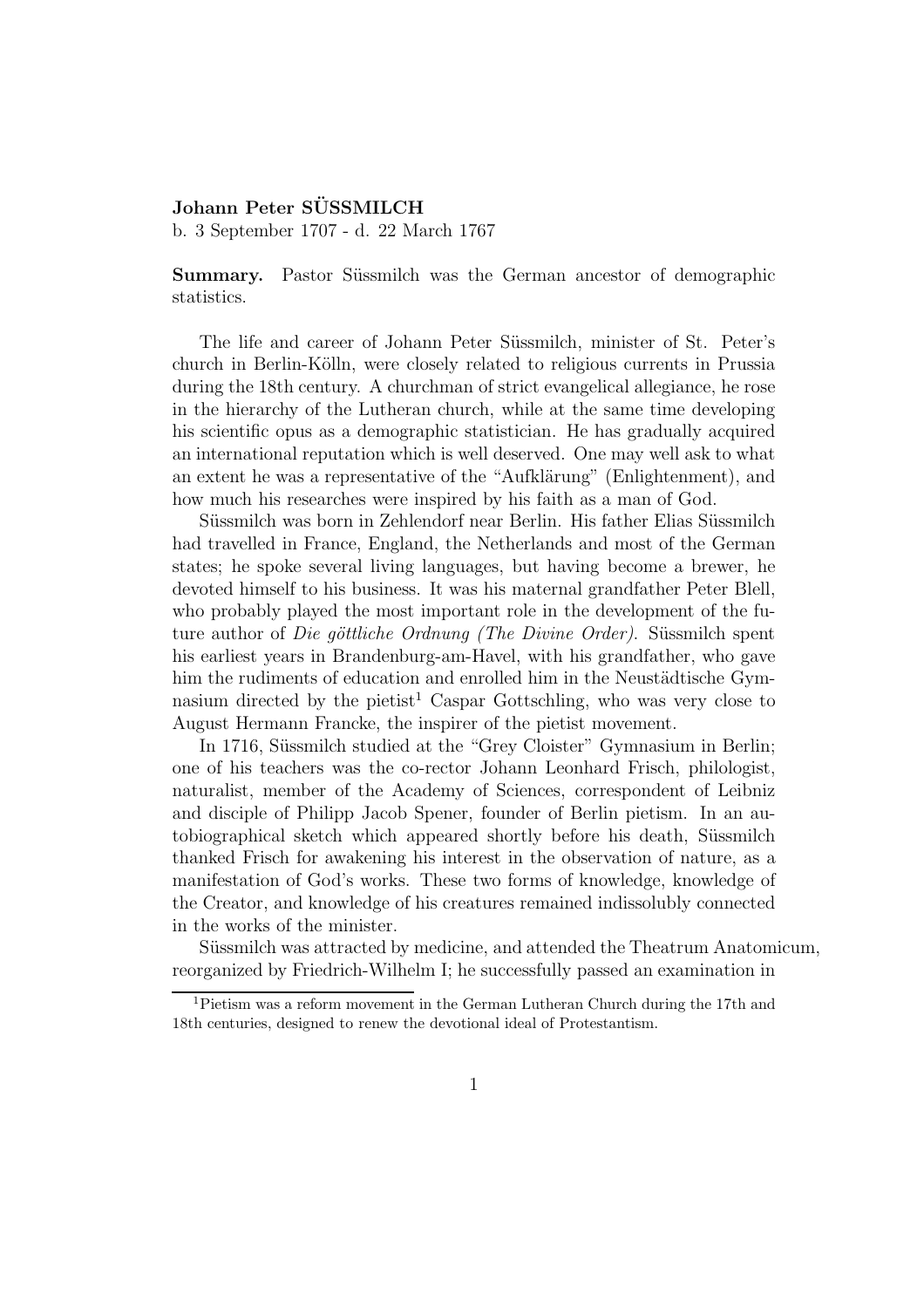osteology in 1724. But his parents preferred law, and were rather discouraging about their son's medical vocation, so that he gave it up; nevertheless, his work bears the traces of this "repression" of his natural interests. Medicine was replaced by another passion: for it was at this stage that Süssmilch met the Berlin minister Michael Roloff, his first mentor in theology.

Somewhat reluctant to study law, Süssmilch left for Halle, a centre of pietism, in 1727. He became personally involved with Francke, pursued theological studies and made up his deficiency in oriental languages, particularly Hebrew. His education continued in Jena: Süssmilch familiarized himself with Wolffian philosophy, and defended a thesis on the cohesion of physical bodies under the direction of the medical doctor Georg Erhard Hamberger.

Although his time in Jena was of great importance in his scientific development, Süssmilch did not abandon the pietist influences of his childhood and of Halle. From 1728 to 1730, the future minister frequented a community of Herrnhüter<sup>2</sup>, and became involved in teaching and evangelising the poor. It was because of his ties with the pietist circle that he became, through Roloff, the tutor of one of Marshal Christoph von Kalckstein's sons, the Marshal being a familiar of the Court.

After this appointment, Süssmilch's career was secure. In 1736, he became chaplain to the von Kalckstein regiment; it was he who preached the last sermon attended by the dying Friedrich-Wilhelm I. He was appointed to the parish of Etzin, took part in the first Silesian war, and in 1742, against the wishes of Friedrich II who had finally rallied to the evangelical cause, became Pastor Primarius of St. Peter.

Meanwhile, in 1741, Süssmilch had published the first version of his major work Die göttliche Ordnung in den Veränderungen des menschlichen Geschlechts, aus der Geburt, Tod, und Fortpflanzung desselben erwiesen (The Divine Order in the Changes of the Human Species, as Demonstrated by its Birth, Death and Propagation).

In this work, Süssmilch declared himself explicitly a follower of English physico-theology, more specifically of William Derham, the author of Physico-Theology  $(1713)$ . The entire training and development of Süssmilch effectively led him to uphold the traditional argument on Divine Providence, and the incontestability of the Divine Word as revealed by Scripture. He

 $2$ The name Herrnhüter is derived from Herrnhut, a village whose name means "Guardian of the Lord." It was here that the first community of Herrnhuters, a pietistic group, was founded by von Zingendorf.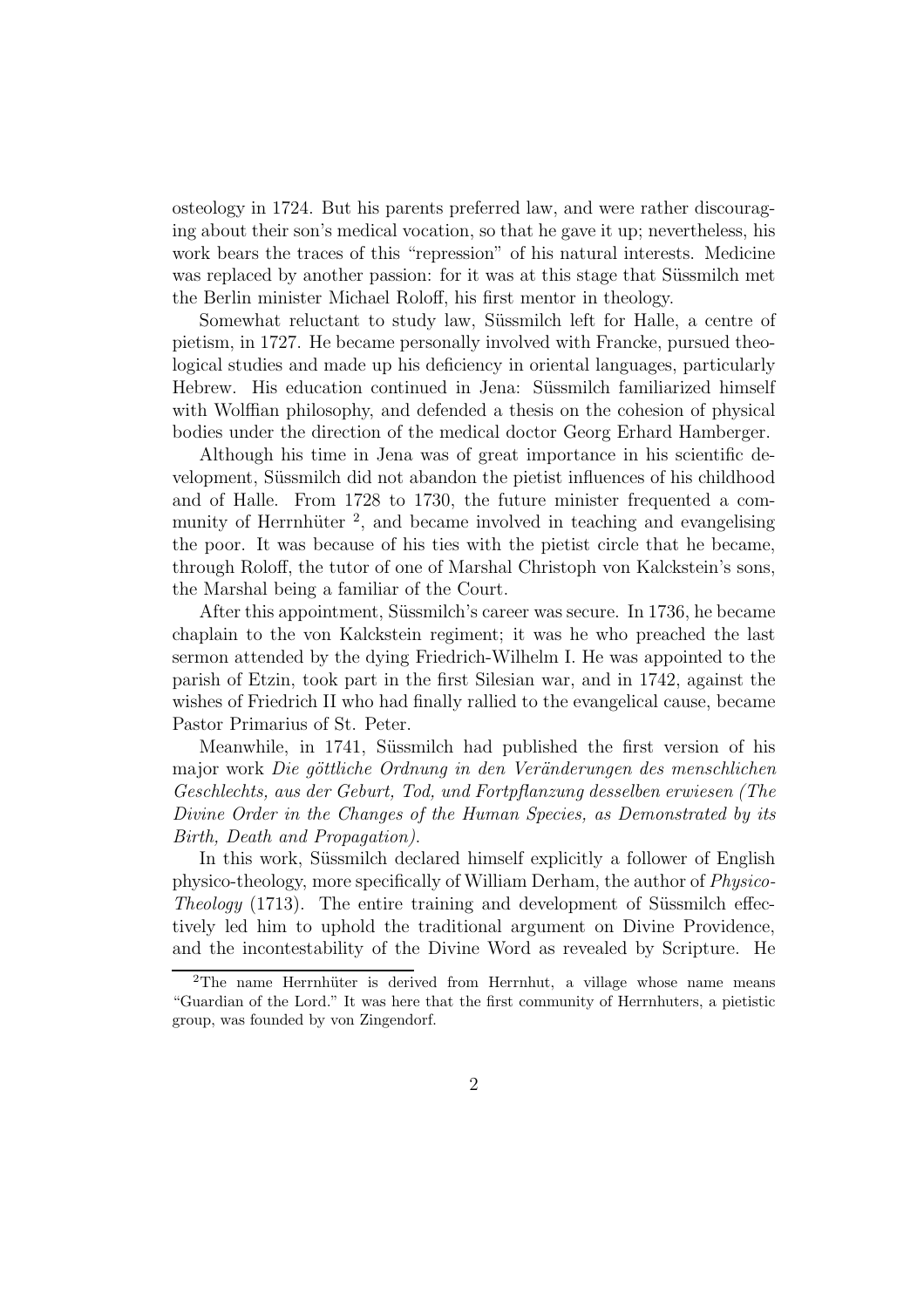sought to demonstrate through a careful examination of empirical data, that the laws governing humanity were as formal and undeniable as those of Newtonian mechanics. Thus, three major currents of thought of 18th century Europe combined in the minister's work: Lutheran faith coloured by pietism, Anglo-Dutch physio-theology born of Newtonian philosophy and demographic statistics. Süssmilch was fully aware of his predecessors in statistical research, and his concerns were never far removed from those of the "political arithmeticians". But he was not an innovator; rather he was a compiler. The publication of *Die göttliche Ordnung* resulted in the author's election to the Prussian Academy of Sciences. He contributed regularly to the activities of this learned society. The Memoirs which he read there, some of which were published, revealed his three interests: history, linguistics and demographic statistics. For Süssmilch, it was clear that these three areas of knowledge sprang from a single idea: God ruled over the world through the hand of His Providence.

The minister indulged in some polemics, launched into some business deals such as the Berlin-Potsdam-Berlin stagecoach, and a plantation of mulberry trees in Friedrichshagen, and he became a censor. Armed with his numerical data, of which he could never have enough, he tried to act as a private councillor to Friedrich II on questions of population. This was vain, for the king ignored his "reprimands" and Süssmilch had to content himself with ecclesiastical preferment, first becoming inspector of parishes, then Konsistorialrat<sup>3</sup>.

But the statistician in him never lost sight of his magnum opus. He continued to collect data and gathered his academic contributions to publish, 20 years after its first edition, a corrected and considerably augmented second edition of *Die göttliche Ordnung* in 1761-62. This work is a vast compendium of demographic data, socio-economic analyses, and polemics against the great thinkers of the day, among them Montesquieu. While maintaining the essence of his fundamental theses, this rich compilation, even more than his youthful work, can be thought of as the illustration of the divine commandment: Increase and Multiply. For Süssmilch the peopling of the earth was one of the realisations of the Divine Goal for man, God's privileged creature. The minister had himself contributed to this goal with his wife Charlotte Dorothea Lieberkühn, whom he had married in 1737, by fathering 10 children, of whom 9 survived, a remarkable feat for that period.

<sup>3</sup>Councillor of the Higher Consistory of his Church.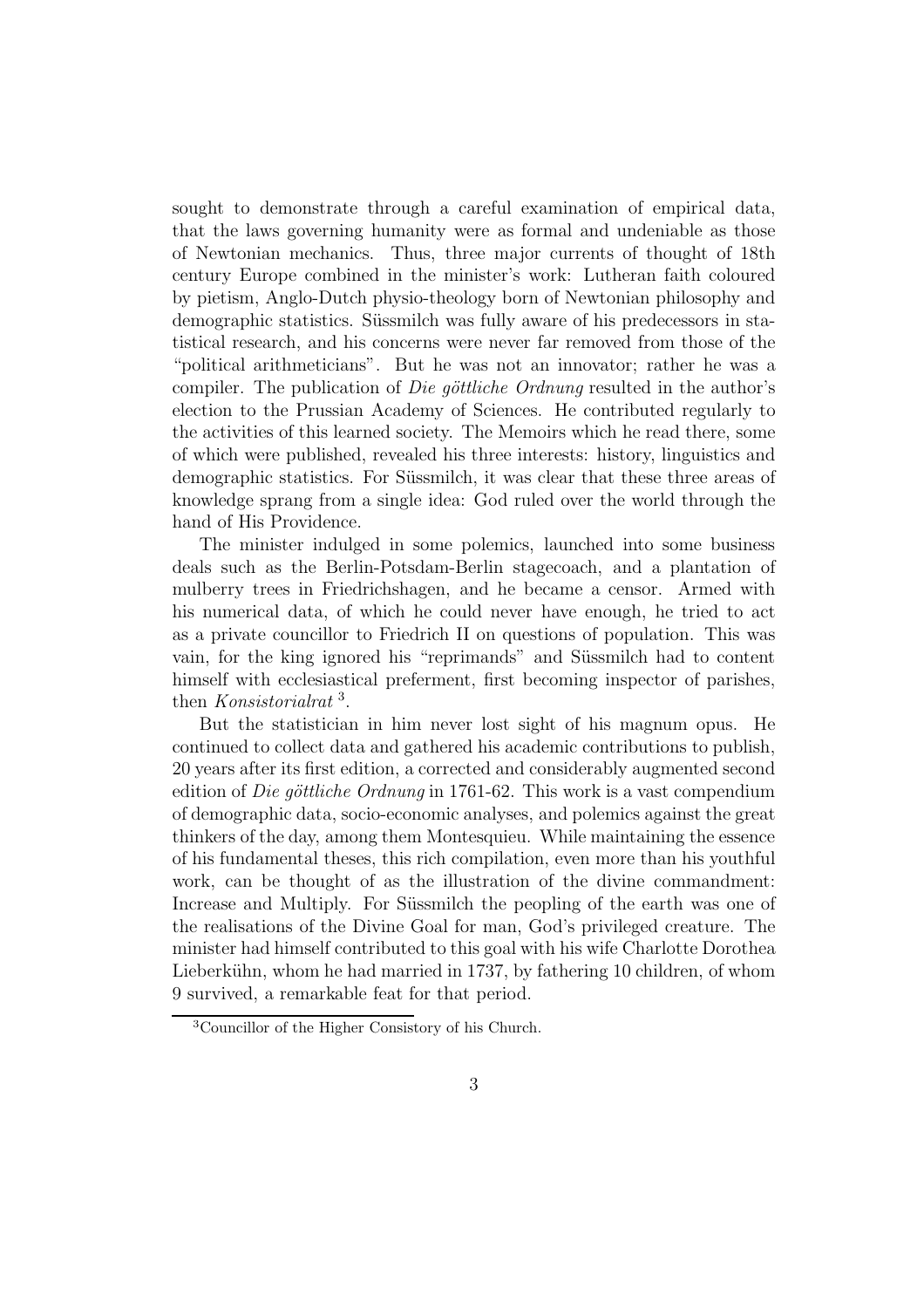The last published work of Süssmilch in 1766 (he died within a year) was the important Versuch eines Beweises, dass die erste Sprache ihren Ursprung nicht vom Menschen, sondern allein vom Schöpfer erhalten habe. (Essay on the Proof that the First Language did not Originate with Man, but with God Alone). Three years before, the minister had suffered a stroke and was half paralyzed. A third edition of *Die göttliche Ordnung* similar to the second had been published in 1765. Eleven years later, in 1776, Süssmilch's nephew by marriage, Christian Jacob Baumann, published the book again, with a number of "additions and complements" in which he made use of the minister's data in a somewhat idiosyncratic fashion.

While he never made any discoveries in the area of statistical method, Süssmilch, by bringing together the most extensive set of available data of his time, was known in his lifetime to German speaking Europeans, and in particular recognized by the Dutchman Struyck and the Swede Wargentin, both important figures in the history of demographic statistics. Die göttliche Ordnung of 1761-62, translated into Dutch in 1770, discussed in England, tolerably well known and respected in Germany, where Süssmilch may be justly regarded as the father of demographic statistics, was translated in part and published in France by Jacqueline Hecht of the Institut National  $d'Etudes$  Démographiques (INED) in 1978. The appearance in 1998 of an annotated edition with commentaries of this opus princeps of 1741, extends her effort, so essential to the history of demography and statistics, of which Süssmilch was undoubtedly one of the main founders.

## References

Elsner, E. (1986). Kurzer Überblick über das Leben und Wirken des Johann Peter Süssmilch (1707-1767). In H. Birg (hrsg.) Ursprünge der Demographie in Deutschland, Leben und Werk Johann Peter Süssmilch (1707-1767). Institut für Bevölkerungsforschung und Sozialpolitik, Bielefeld, Frankfurt/New York, Campus Verlag. pp. 143-151.

Porter, T.M. (1986). The Rise of Statistical Thinking 1820-1900. Princeton University Press, Princeton. Chapt.I and II, pp.18-69.

Süssmilch, J.P. (1761-2). Die göttliche Ordnung in den Veränderungen des menschlischen Geschlechts, aus der Geburt, dem Tode, und der Fortpflanzung erwiesen von Johann Peter Süssmilch, Königl. Preuß. Oberconsistorialrath, Probst in Cölln, und Mitglied der Königl. Academie der Wissenschaften, Zwote und ganz umgearbeitete Ausgabe. Im Verlag des Buchladens der Realschule, Berlin. 2 vols.